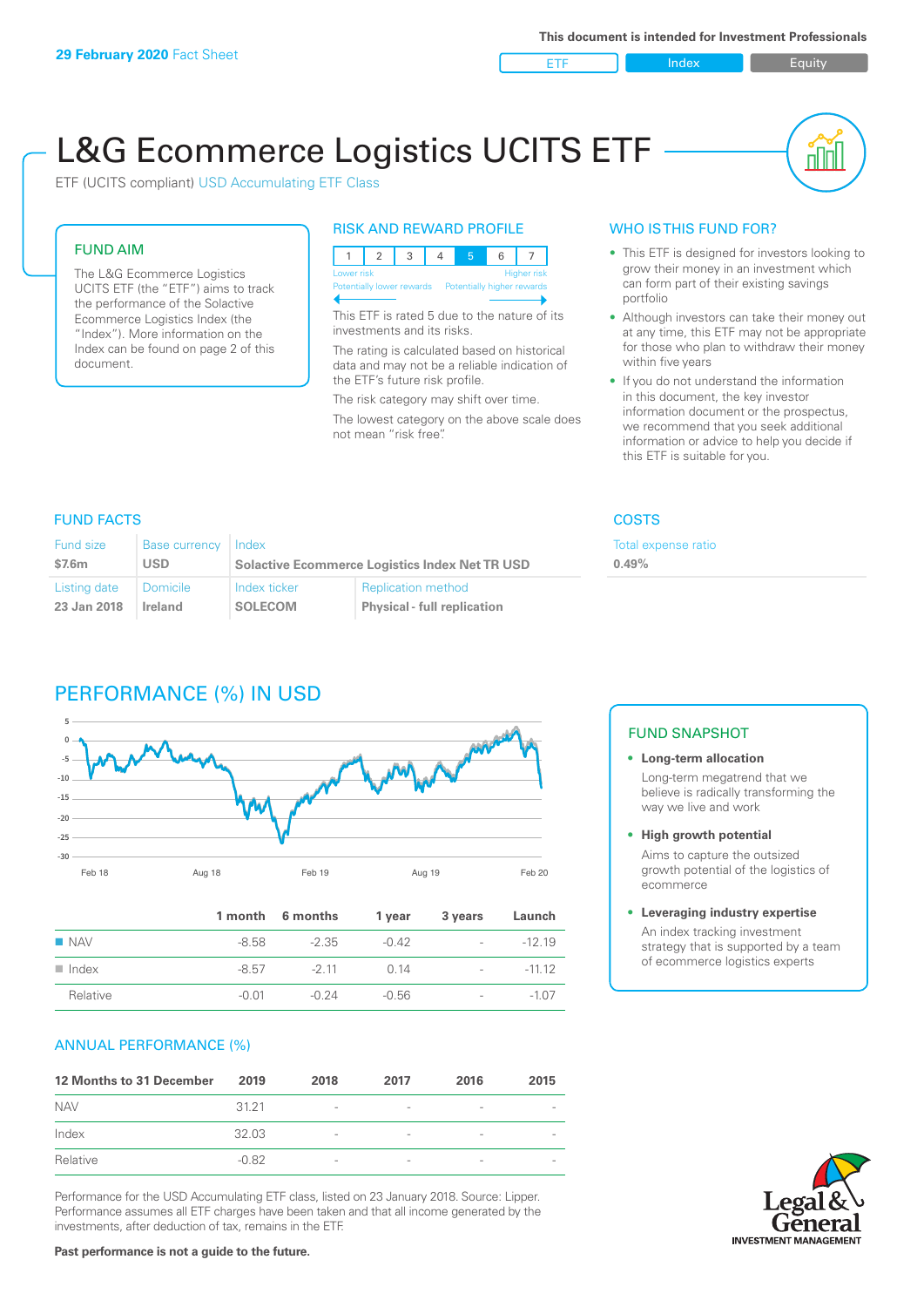### L&G Ecommerce Logistics UCITS ETF

ETF (UCITS compliant) USD Accumulating ETF Class

### INDEX BREAKDOWN

The breakdowns below relate to the Index. The ETF's portfolio may deviate from the below. All data source LGIM unless otherwise stated. Totals may not sum to 100% due to rounding.



### SECTOR (%)

| $\blacksquare$ Industrials | 53.7 |
|----------------------------|------|
| ■ Consumer Discretionary   | 26.0 |
| Information Technology     | 14.6 |
| $\blacksquare$ Financials  | 3.0  |
| Consumer Staples           | 28   |



## CURRENCY (%)

| 40.4 |
|------|
| 20.2 |
| 16.6 |
| 5.1  |
| 3.3  |
| 3.2  |
| 3.0  |
| 2.9  |
| 2.8  |
| 25   |
|      |

■ Top 10 constituents 34.9% Rest of Index 65.1% No. of constituents in Index 34

### TOP 10 CONSTITUENTS (%)

| Vipshop                  | 4.4 |
|--------------------------|-----|
| JD.com                   | 4 N |
| Alibaba Group            | 3.7 |
| Synnex                   | 3.4 |
| Amazon                   | 34  |
| Kintetsu World Express   | 3.3 |
| <b>DSV</b>               | 3.3 |
| <b>Descartes Systems</b> | 32  |
| Logista                  | 3.1 |
| <b>XPO Logistics</b>     | 31  |
|                          |     |

### INDEX DESCRIPTION

The Index aims to track the performance of a basket of stocks of logistics service providers and technology companies who are engaged in ecommerce.

The Index is comprised of companies which are publically traded on various stock exchanges around the world that provide (i) "logistics" services (i.e. the warehousing of goods or the fulfilment and delivery of goods) or (ii) software solutions to companies that provide logistic services in connection with "ecommerce" (i.e. the buying and selling of goods on the internet). A company is only eligible for inclusion in the Index if (1) it is of a sufficient size (determined by reference to the total market value of the proportion of its shares that are publically traded) and (2) it is sufficiently "liquid" (a measure of how actively its shares are traded on a daily basis).

The universe of companies out of which the Index selection is made is refreshed annually in April. However, the Index is reconstituted semi-annually in April and October in accordance with the full selection criteria and all companies are equally weighted within the Index. On a monthly basis, the weight of each company is assessed and, if any of them exceeds 15% of the Index, the weights of all companies are adjusted so that they are again equally weighted within the Index.

### INVESTMENT MANAGER

GO ETF Solutions LLP is the investment manager for each of the exchange traded funds (ETFs) issued by Legal & General UCITS ETF Plc and is responsible for the day-to-day investment management decisions for this ETF. The team is highly experienced with respect to all aspects relating to the management of an ETF portfolio, including collateral management, OTC swap trading, adherence to UCITS regulations and counterparty exposure and monitoring.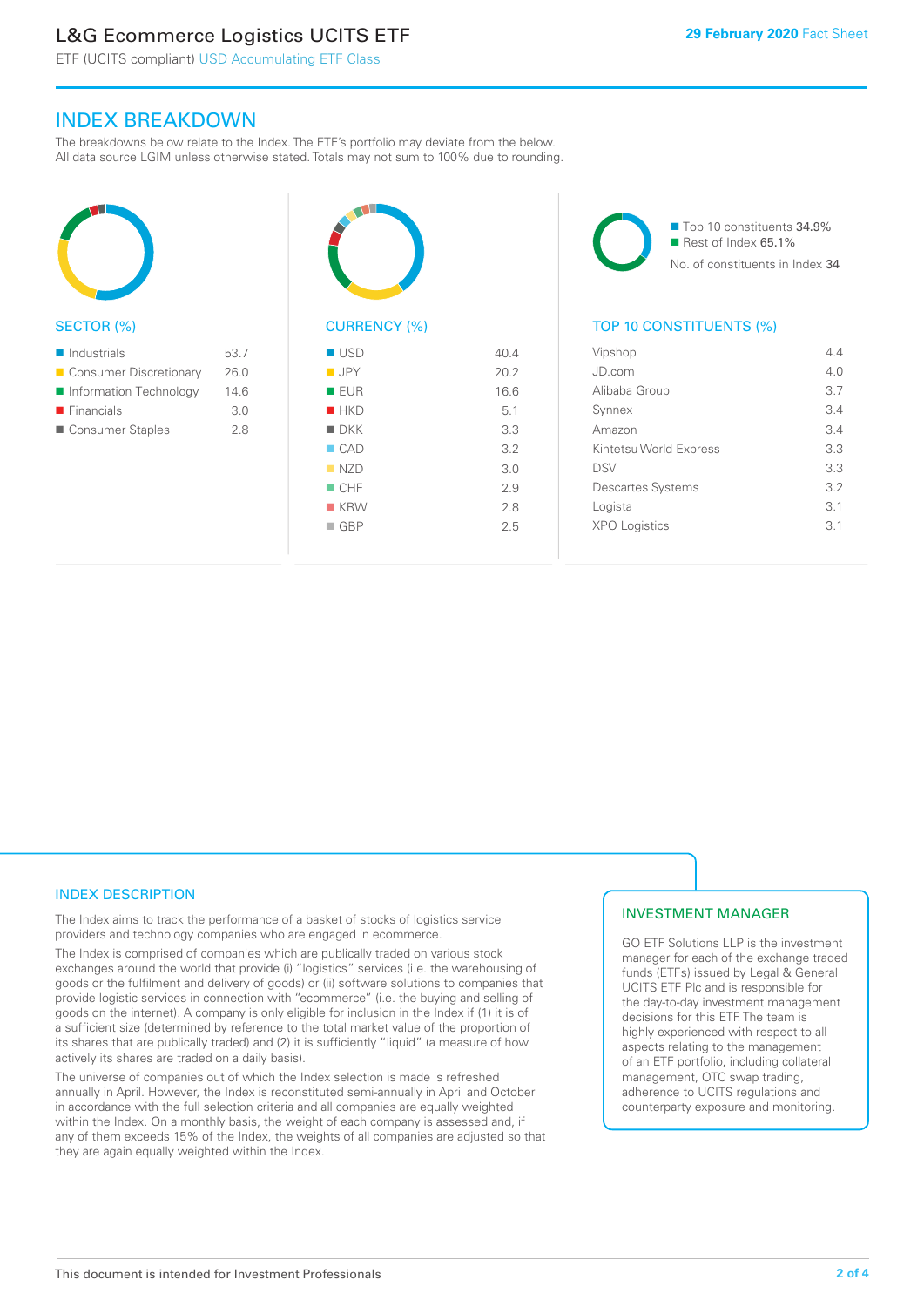### L&G Ecommerce Logistics UCITS ETF

ETF (UCITS compliant) USD Accumulating ETF Class

### KEY RISKS

- The value of an investment and any income taken from it is not guaranteed and can go down as well as up; you may not get back the amount you originally invested.
- An investment in the ETF involves a significant degree of risk. Any decision to invest should be based on the information contained in the relevant prospectus. Prospective investors should obtain their own independent accounting, tax and legal advice and should consult their own professional advisers to ascertain the suitability of the ETF as an investment.
- The value of the shares in the ETF is directly affected by increases and decreases in the value of the Index. Accordingly the value of a share in the ETF may go up or down and a shareholder may lose some or the entire amount invested.
- The ETF's ability to closely track the Index will be affected by its ability to purchase and/or sell the Index constituents and any legal or regulatory restrictions or disruptions affecting them.
- The ETF's ability to closely track the Index will also be affected by transaction costs and taxes incurred when adjusting its investment portfolio generally and/ or to mirror any periodic adjustments to the constituents of the Index. There can be no certainty that ETF shares can always be bought or sold on a stock exchange or that the market price at which the ETF shares may be traded on a stock exchange will reflect the performance of the Index.
- The ETF is subject to the risk that third party service providers (such as a bank entering into swaps with the ETF or the ETF's depositary) may go bankrupt or fail to pay money due to the ETF or return property belonging to the ETF.
- As the Index includes micro, small and medium-sized publicly traded companies, the ETF is subject to the risk that such companies may be more vulnerable to adverse business or economic events and greater and more unpredictable price changes than larger companies or the stock market as a whole.
- Companies that provide logistics services or software solutions to logistic service providers in connection with ecommerce are particularly vulnerable to changes in business cycles and general reductions in consumer spending resulting from recession or other economic factors. Such factors could lead to a decline in the value of the companies represented in the Index and therefore the ETF.

For more information, please refer to the key investor information document on our website **Z** 

### TRADING INFORMATION

| <b>Exchange</b>           | <b>Currency ISIN</b> |                      | <b>SEDOL</b>   | <b>Ticker</b> | Bloomberg |
|---------------------------|----------------------|----------------------|----------------|---------------|-----------|
| London Stock Exchange USD |                      | IE00BF0M6N54         | BFOM6N5 ECOM   |               | ECOM IN   |
| London Stock Exchange GBP |                      | IE00BF0M6N54         | <b>BF0M776</b> | <b>FCOG</b>   | FCOG IN   |
| Deutsche Börse            | EUR                  | DE000A2H9VH7 BFMYF87 |                | FTI H         | ETLH GY   |
| Borsa Italiana            | EUR                  | IF00BF0M6N54         | <b>BF0M787</b> | <b>FCOM</b>   | ECOM IM   |
| <b>NYSE Euronext</b>      | <b>FUR</b>           | IF00BF0M6N54         | BF0M7B0        | <b>FCOM</b>   | FCOM NA   |

The currency shown is the trading currency of the listing.



### SPOTLIGHT ON LEGAL & GENERAL INVESTMENT MANAGEMENT

We are one of Europe's largest asset managers and a major global investor, with assets under management of €1,411.7 billion (as at 31 December 2019). We work with a wide range of global clients, including pension schemes, sovereign wealth funds, fund distributors and retail investors.

Source: LGIM internal data as at 31 December 2019. The AUM disclosed aggregates the assets managed by LGIM in the UK, LGIMA in the US and LGIM Asia in Hong Kong. The AUM includes the value of securities and derivatives positions.

### COUNTRY REGISTRATION



### TO FIND OUT MORE



#### **Index Disclaimer**

The L&G Ecommerce Logistics UCITS ETF (the "ETF") is not sponsored, promoted, sold or supported by Solactive AG. Nor does Solactive AG offer any express or implicit guarantee or assurance either with regard to the results of using the Index and/or Index trade mark or the Index price, at any time or in any other respect.

The Solactive eCommerce Logistics Index Net Total Return (the "Index") is calculated and published by Solactive AG. Solactive AG uses its best efforts to ensure that the Index is calculated correctly. Irrespective of its obligations towards Legal & General UCITS ETF Plc, Solactive AG has no obligation to point out errors in the Index to third parties including, but not limited to, investors and/or financial intermediaries of the ETF. Solactive AG does not guarantee the accuracy and/or the completeness of the Index or any related data, and shall not have any liability for any errors, omissions or interruptions therein.

Neither publication of the Index by Solactive AG, nor the licensing of the Index or Index trade mark, for the purpose of use in connection with the ETF, constitutes a recommendation by Solactive AG to invest capital in said ETF nor does it, in any way, represent an assurance or opinion of Solactive AG with regard to any investment in this ETF. In no event shall Solactive AG have any liability for any lost profits or indirect, punitive, special or consequential damages or losses, even if notified of the possibility thereof.